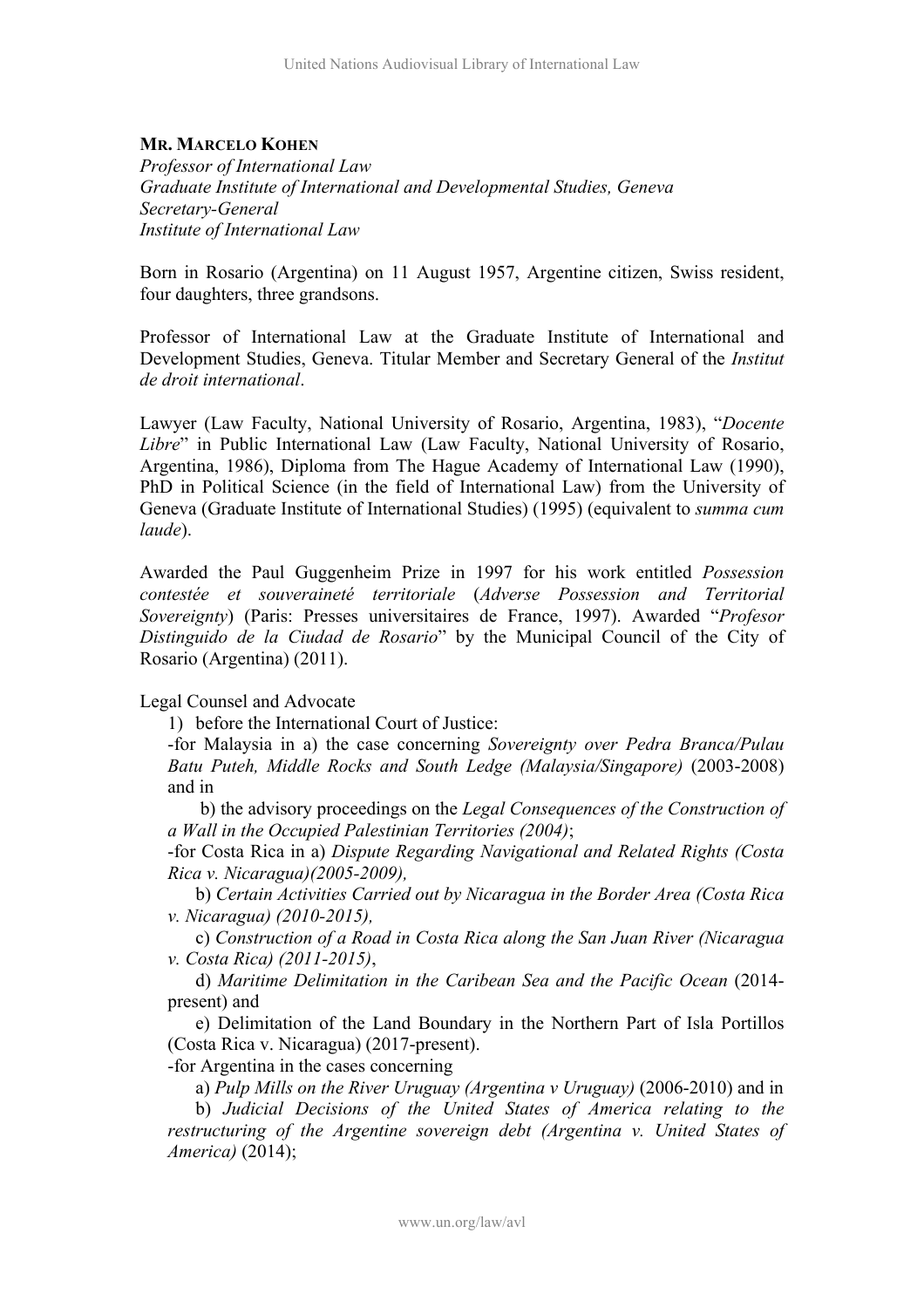-for Colombia in the case of the *Territorial and Maritime Dispute (Nicaragua v. Colombia)* (merits and requests for interventions) (2008-2012);

-for Serbia in the advisory proceedings on the *Accordance with International Law of the Unilateral Declaration of Independence by the Provisional Institutions of Self-Government of Kosovo* (2008-2010).

2) Before the International Tribunal for the Law of the Sea:

for Argentina in the case concerning *"ARA Libertad" (Argentina v. Ghana)* (2012).

2) Before arbitral tribunals: for Argentina in the *ARA Libertad Arbitration (Argentina v. Ghana)* (2013).

Consultant to several governments on questions of international law, particularly settlement of international disputes, immunities, territorial and maritime issues.

Arbitrator in the cases:

- 1) *Fouad Alghanim & Sons Co. for General Trading & Contracting, W.L.L. and Mr. Fouad Mohammed Thunyan Alghanim v. Hashemite Kingdom of Jordan (ICSID Case No. ARB/13/38)* (2014-2017),
- 2) *Venezuela US, S.R.L. v. Venezuela* (*PCA Case No. 2013-3*) (2016-present).
- 3) *Theodoros Adamakopoulos* et al. *vs Republic of Cyprus (ICSID Case No. ARB/15/49)* (2015-present)
- 4) *Sun-Flower and others v. Spain (ICSID Case No. ARB/16/17)* (2017-present)
- *5) Vodafone Group Plc and Vodafone Consolidated Holdings Limited v. India*  (2017-present)

Associate Member (2007) then Member (2013) and Secretary General (2015) of the *Institut de Droit international*

Rapporteur of the Commission on State Succession in matters of international responsibility of the *Institut de droit international* (2009-2015); Co-rapporteur of the International Law Association Committee on questions relating to State Succession (2003-2008); Co-rapporteur of the "Pilot project of the Council of European on the practice of States regarding State Immunity" (2004-2006); Member of the National Academy of Law and Social Sciences of Argentina (Academy correspondent in Switzerland), and many other academic institutions; Secretary-General of the Latin American Association of Public International Law and International Organisation (2000); Director-General of the Latin American Society of International Law (LASIL-SLADI) (2007-2015); Member (elected by the Member States) and Chair of the Commission for the Conservation of Antarctic Marine Living Resources (CCAMLR) Performance Review Panel (2008); Member of the Council of the French Society for International Law (2008-2016).

Advocate before regional and federal tribunals at the bar of Rosario (Argentina) (1983-1985); "Adscripto" (1984-1985), Appointed as Lecturer (1985-1987) and Associate Professor of Public International Law (1987) at the Faculty of Law at the National University of Rosario (Argentina). Teaching Assistant (1989-1995) and Lecturer (1995-1998) at the Faculty of Law at the University of Geneva; Lecturer (1995-1998), Acting Associate Professor (1998-1999), Associate Professor (1999- 2002) and Professor of International Law (2002-present) at the Graduate Institute of International Studies, since 2008 the Graduate Institute of International and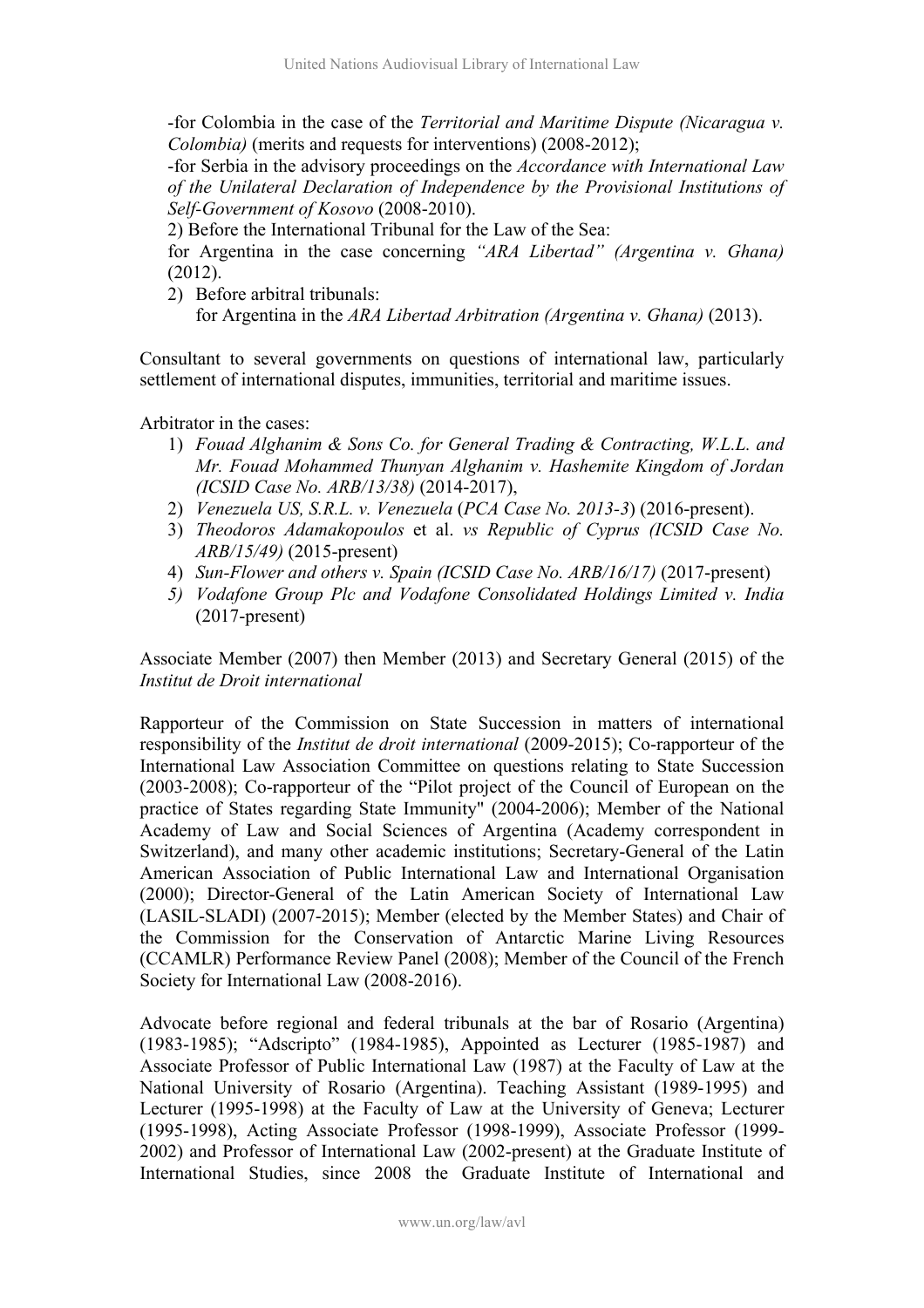Development Studies, Geneva; Member of the High Council of the National University of Rosario (Argentina) (1986-1987); Director of the BA (*Licence*) in international relations at the Graduate Institute of International Studies (1999-2002); Head of the International Law Unit at the Graduate Institute of International and Development Studies (2007-2009); Member of the Board of Directors of the Geneva LLM in International Dispute Settlement (MIDS) (2008-present).

Visiting Research Scholar at the Max-Planck Institute for Comparative Public Law and International Law, Heidelberg (1995); Visiting Professor at the University of Trento (Law Faculty, 1996), at the University of Paris II (Panthéon-Assas), I.H.E.I. (2000), at the Ortega y Gasset Graduate Institute (Madrid) (Master in International Relations and PhD in International Law, 2001-2008), at the Complutense University of Madrid (Master in International Law and International Relations, 2004), and at the Law Faculty of the University of Aix-en-Provence (Master in International Law, 2005); presented courses at the XXVIII and XXXV Courses in International Law of the Organization of American States (Rio de Janeiro, 2001 and 2008), at the VI Course Euro-Mediterranean Bancaja in International Law (Castellon, 2002), at the 32nd External Session of The Hague Academy of International Law in Phnom-Penh (2004), at the Hague Academy of International Law (2009) (course: "La rétroactivité en droit international public"), at the International Law Fellowship Programme organised by the UN Codification Division (2010); Director of Studies, French Language Section, Public International Law Session, The Hague Academy of International Law (2002); Held the Henri Rolin Chair, Belgian Universities (2003).

Numerous courses and conferences on various aspects of international law in Europe, the Americas, Africa and Asia.

Co-editor of the *Yearbook of the Institute of International Law*, Member of the Scientific Council of the *Belgian Review of International Law*, the *Colombian Yearbook of International Law* the *Journal of International Dispute Settlement and the Journal of Territorial and Maritime Studies*.

# **Main Publications**

## *Books*

*Territoriality in International Law* (ed.), Cheltenham, Edward Elgar Publ, 2016, 704p.

*Las Malvinas entre el Derecho y la Historia. Refutación del folleto británico 'Más allá de la historia oficial. La verdadera historia de las Falklands/Malvinas'* (with Facundo Rodríguez), Buenos Aires, Editorial Universitaria de Buenos Aires (Eudeba), 2015, 304p. English version: *The Malvinas/Falklands between History and Law. Refutation of the British Pamphlet : 'Getting It Right : the Real History of the Falklands/Malvinas'*, CreateSpace Independent Publishing Platform, 2017, 234p. (also available at : www.malvinas-falklands.net)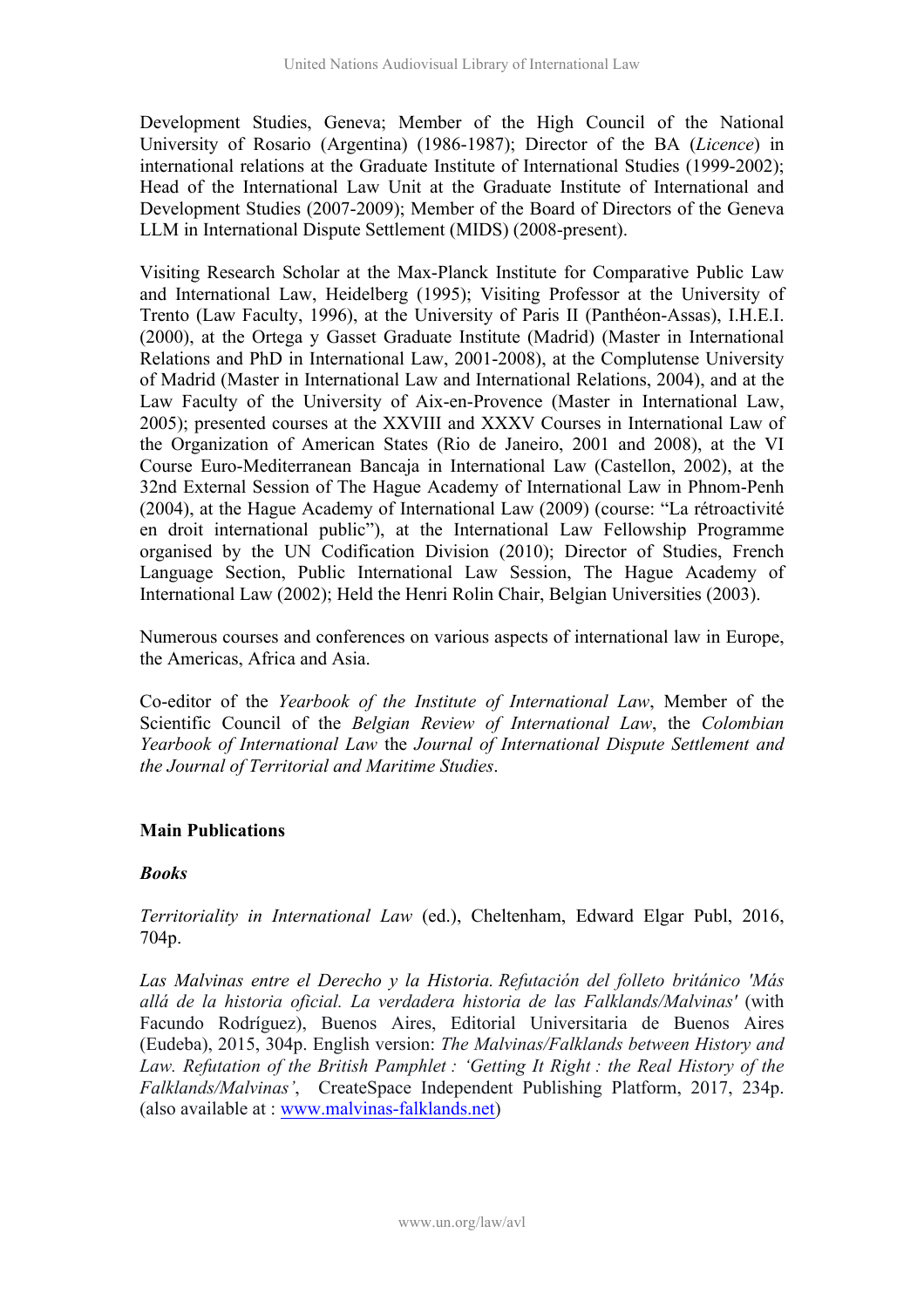*Mélanges en l'honneur du professeur Jean-Michel Jacquet, Le droit des rapports internationaux économiques et privés,* Paris, LexisNexis, 2013, 450p. (co-editor with Dolores Bentolila).

*Diplomatic and Judicial Means of Dispute Settlement,* Leiden, M. Nijhoff, 2013, xv+337p. (co-editor with Laurence Boisson de Chazournes & Jorge Viñuales).

*Perspectives of International Law in the 21st Century.* Liber Amicorum *Professor Christian Dominicé in Honour of His 80th Birthday, Leiden, M. Nijhoff, 2012,*  xxxi+470p. (co-editor with Robert Kolb & Djacoba Tehindrazanarivelo)

*International Law and the Quest for its Implementation/Le droit international el la quête de sa mise en oeuvre : Liber Amicorum Vera Gowlland-Debbas* (co-ed. with Laurence Boisson de Chazournes), Leiden, M. Nijhoff, 2010, xviii+513p.

*La promotion de la justice, des droits de l'homme et du règlement des conflits par le droit international : Liber Amicorum Lucius Caflisch* (ed.), Leiden: Martinus Nijhoff, 2006, xxviii+1228 p.

*Secession. International Law Perspectives* (ed.), Cambridge, Cambridge University Press, 2006, xxxvi+510p. (paperback edition: 2012)

*State Practice Regarding State Immunities* (co-ed. with Gerhard Hafner and Susan Breau), Leiden, M. Nijhoff and Council of Europe, 2006, xxviii+1100p.

*La pratique et le droit international, Société française pour le droit international, colloque de Genève* (co-ed. with Laurence Boisson de Chazournes and Gionata Buzzini), Paris, Pedone, 2004, 308p.

*Possession contestée et souveraineté territoriale*. Paris, P.U.F. (collection de l'Institut universitaire de hautes études internationales), 1997, xxv 582 p. Paul Guggenheim Prize1997.

## *Main articles, courses, reports and contributions to collective works*

"Etat: besoin de personne" *in*: H. Ascencio et al. (eds), *Dictionnaire des idées reçues en droit international*, Paris, Pedone, 2017, pp. 229-233.

New Introduction to Jennings' *The Acquisition of Territory in International Law*, Manchester, Manchester University Press, 2017, pp. 1-13.

« À propos de « L'autodétermination de petits territoires revendiqués par des États tiers » de Denise Mathy (1974-I et 1975-I) : quatre décennies plus tard », *Revue belge de droit international*, 2015, vol. 1-2, pp. 310-318.

« State Succession in Matters of State Responsibility. Final Report », *Annuaire de l'Institut de Droit international*, Session de Tallinn, 2015, vol. 76, pp. 509-606.

« L'utilisation du précédent devant la CIJ : les immunités pénales des détenteurs de fonctions officielles à la lumière des affaires *Yerodia* et *Djibouti c. France* », in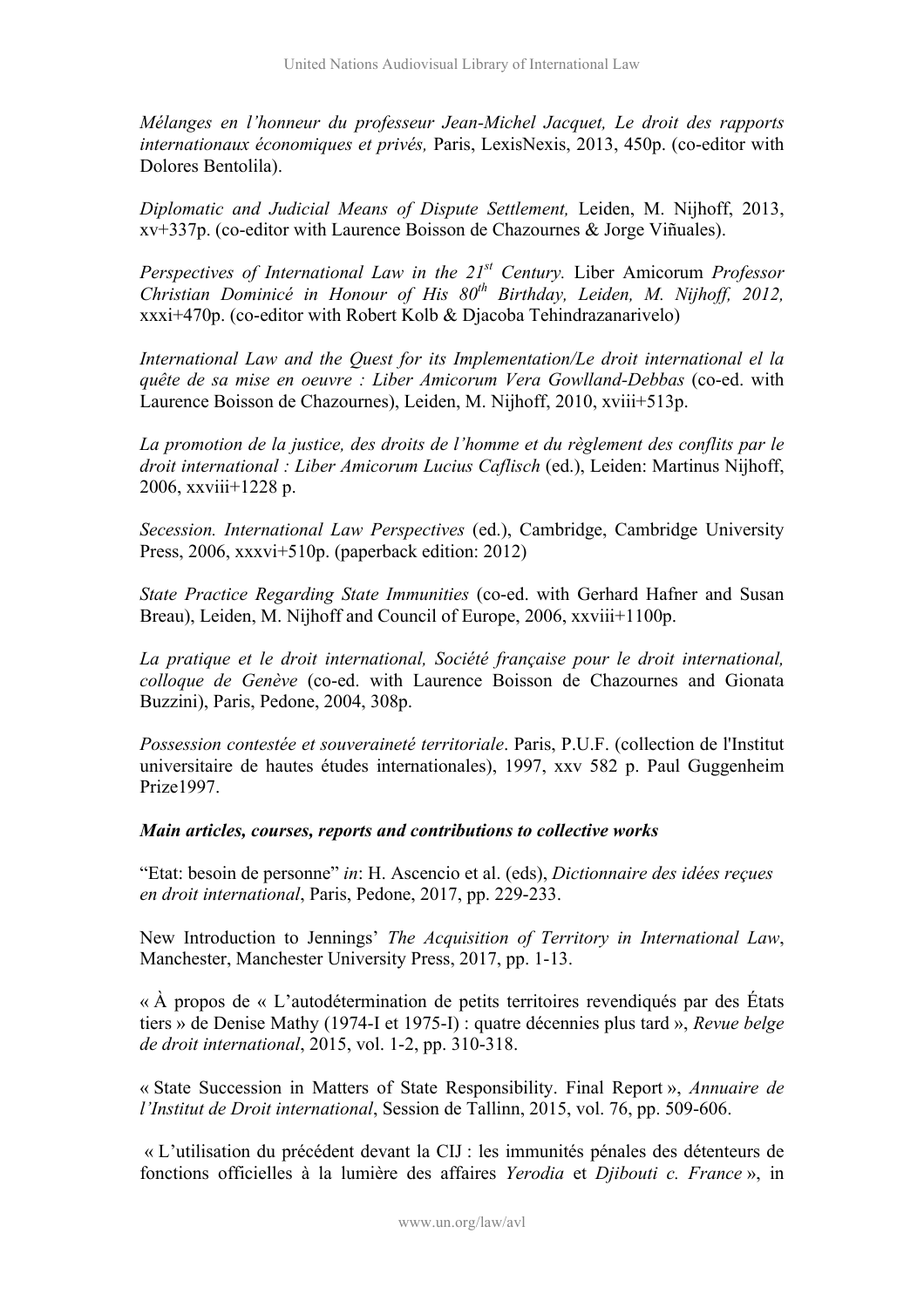Société française pour le droit international, *Le précédent en droit international. Colloque de Strasbourg*, Paris, E. A. Pedone, 2016, pp. 109-115.

« Conclusions », *in* Société française pour le droit international, *Droit des frontières internationales/The Law of International Boundaries*, Paris, E. A. Pedone, 2016, pp. 319-319.

"State Succession in Matters of International Responsibility. Provisional Report", *Annuaire de l'Institut de Droit international*, Session de Tokyo, 2013, vol. 75, pp. 123-178.

"Is the Internal Waters Regime Excluded from the United Nations Convention on the Law of the Sea ?", in Del Castillo, Lilian (ed.), *Law of the Sea, from Grotius to the International Tribunal for the Law of the Sea. Liber Amicorum Judge Hugo Caminos*, Brill, Leiden, 2015, pp. 110-124.

"Considerations about What is Common': the I.C.J. and Specialised Bodies", in d'Argent P. & Combacau, J. (eds), *Considérations sur ce qui est privé : essais sur les limites du droit international / Reflections on what remains private : essays on the limits of international law. Liber amicorum Joe Verhoeven*, Bruylant, 2014, pp. 287- 299.

"The Court's Contribution to Determining the Content of Fundamental Principles of International Law", in G. Gaja & J. Grote Stoutenburg (eds), *Enhancing the Rule of Law through the International Court of Justice*, Leiden, Brill-Nijhoof, 2014, pp. 139- 150.

"Unilateral Secession in a Multipolar World. Remarks by Marcelo Kohen", *American Society of International Law, Proceedings of the 101st Annual Meeting*, Vol. 107 (April 2013), pp. 216-219.

"La relation titres/effectivités dans la jurisprudence récente de la Cour international de Justice (2004-2012)", *in* D. Alland et al. (eds), *Unité et diversité du droit international. Ecrits en l'honneur du Professeur Pierre-Marie Dupuy*, Leiden, M. Nijhoff, 2014, pp. 599-614.

"La portée et la validité des clauses contractuelles exorbitantes de renonciation à l'immunité des Etats", in M. G. Kohen & D. Bentolila (eds), *Mélanges en l'honneur du professeur Jean-Michel Jacquet, Le droit des rapports internationaux économiques et privés,* Paris, LexisNexis, 2013, pp. 201-213.

"General Principles of Law" in *Oxford Bibliographies in International Law* (ed. By A. Carty), New York: Oxford University Press, 2013, 23p. (with Bérénice Schramm).

"Keeping Subsequent Agreements and Practice in Their Right Limits", in: G. Nolte (ed.), *Treaties and Subsequent Practice*, Oxford, Oxford University Press, 2013, pp. 34-45.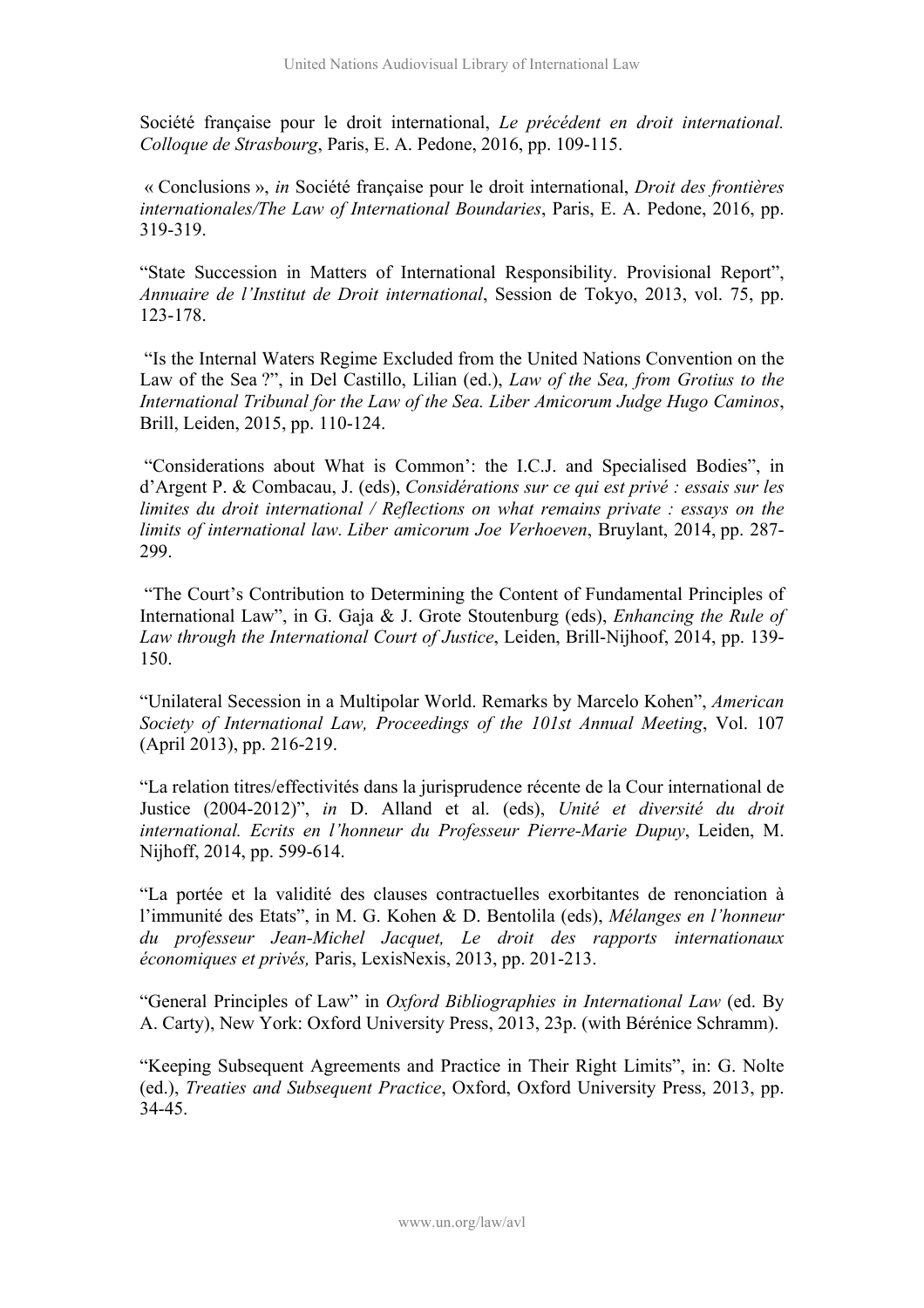"Le Kosovo entre le droit et la puissance (les questions négligés par l'avis consultative de la Cour)", *in*: *L'Afrique et le droit international: variations sur l'organisation internationale*, Paris, Pedone, 2013, pp. 532-547.

"Do Peoples Have Rights in Boundaries' Delimitations?" in: Boisson de Chazournes, L., Leb, Ch. & Tignino, M. (eds), International Law and Freshwater. The Multiples Challenges, Cheltenham, Edward Elgar Publ., 2013, pp. 95-122 (with Mara Tignino).

"Original Title in the Light of the International Court of Justice Judgment on Sovereignty over Pedra Branca/Pulau Batu Puteh, Middle Rocks, and South Ledge" (in Korean), Northeast Asian History Foundation, *Territory and Sea*, Vol. 4 (Winter, 2012), pp. 6-35; in English: *Journal of the History of International Law*, 2013, vol. 15 N°2, pp. 151-171.

"Interaction between Diplomatic and Judicial Means at the Initiation of proceedings", in: Boisson de Chazournes, L., Kohen, M. & Viñuales, J. (eds), *Diplomatic and Judicial Means of Dispute Settlement,* Leiden, M. Nijhoff, 2013, pp. 13-24.

"The principle of non-intervention twenty-five years after the *Nicaragua* Judgment", *Leiden Journal of International Law*, 2012, vol. 25, pp. 157-164

"Decolonisation in Latin America: A Trail-Blazing Role for Decolonisation in Other Parts of the World", in: Claude Auroi & Aline Helg (eds), L*atin America, Dreams and Legacies 1810-2010*, London, Imperial College Press, 2012, pp. 43-65 (with Katherine Del Mar).

"Succession of States in the Field of International Responsibility: the Case for Codification", in: Kohen, Marcelo G, Kolb, Robert & Tehindrazanarivelo, Djacoba (eds), *Perspectives of International Law in the 21st Century. Liber Amicorum Professor Christian Dominicé in Honour of His 80th Birthday*, Leiden, M. Nijhoff, 2012, pp. 161-174

"Territory, Acquisition", *Max Planck Encyclopaedia of Public International Law*, online: www.mpepil.com, Printed version in: R. Wolfrum (ed), *The Max Planck Encyclopedia of Public International Law*, Oxford, Oxford University Press, 2012, vol. IX, pp. 887-900 (with Mamadou Hébié).

"Territory, Discovery", *Max Planck Encyclopaedia of Public International Law*, online: www.mpepil.com, Printed version in: R. Wolfrum (ed), *The Max Planck Encyclopedia of Public International Law*, Oxford, Oxford University Press, 2012. Vol. IX, pp. 900-904 (with Mamadou Hébié).

"Territory, Abandonment", *Max Planck Encyclopaedia of Public International Law*, online: www.mpepil.com, Printed version in: R. Wolfrum (ed), *The Max Planck Encyclopedia of Public International Law*, Oxford, Oxford University Press, 2012, vol IX, pp. 884-887.

"Conquest", *Max Planck Encyclopaedia of Public International Law*, online: www.mpepil.com, Printed version in: R. Wolfrum (ed), *The Max Planck*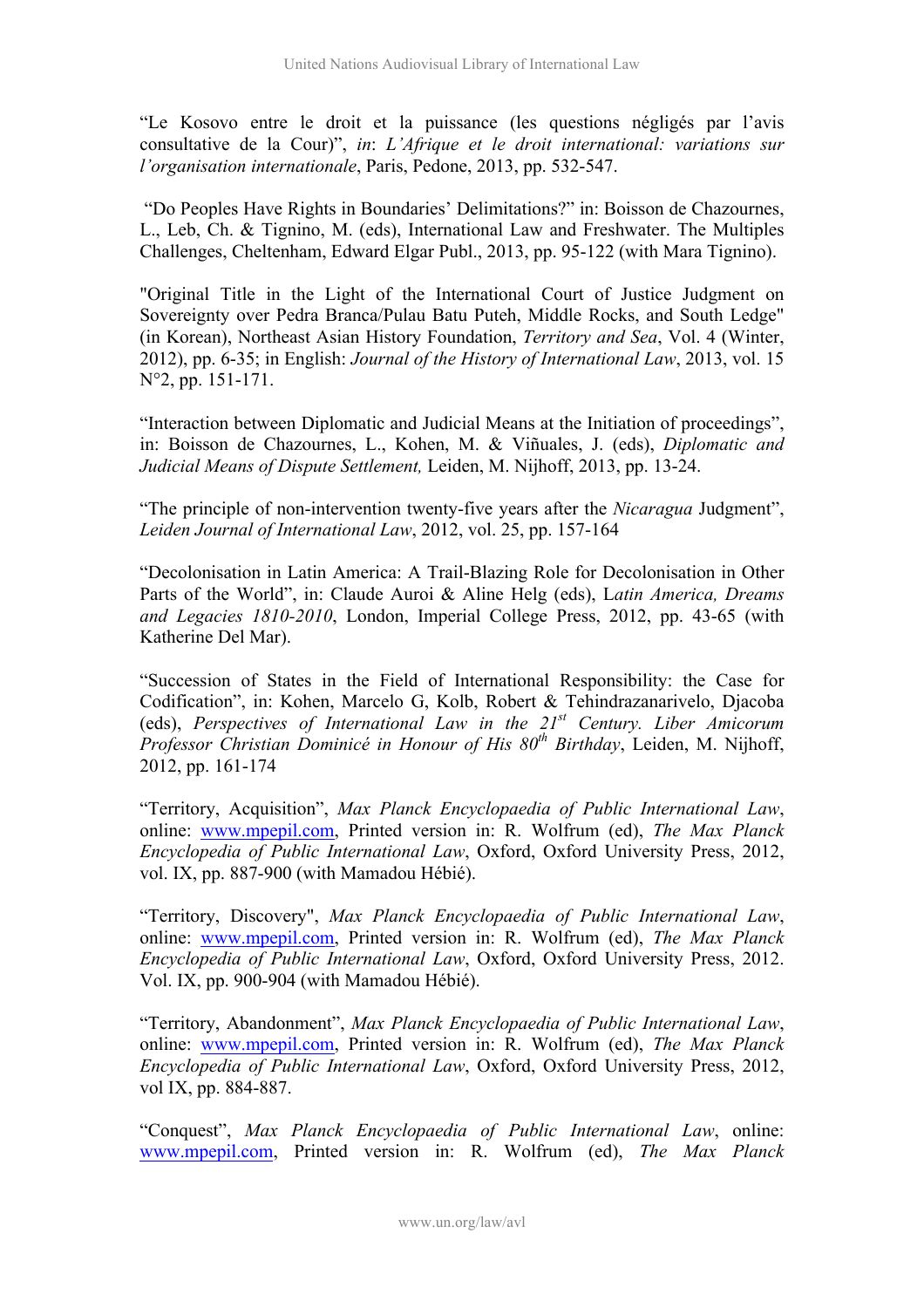*Encyclopedia of Public International Law*, Oxford, Oxford University Press, 2012, vol II, pp. 665-669.

"Memel Territory, Statute, Interpretation of, Case", *Max Planck Encyclopaedia of Public International Law*, online: www.mpepil.com, Printed version in: R. Wolfrum (ed), *The Max Planck Encyclopedia of Public International Law*, Oxford, Oxford University Press, 2012 vol. VII, pp. 87-89.

"Article 45", in: Olivier Corten and Pierre Klein (eds), *The Vienna Convention on the Law of Treaties. A Commentary*, Oxford-New York, Oxford University Press, 2011, vol. 2, pp. 1064-1089 (with Sarah Heathcote).

"Article 42", in: Olivier Corten and Pierre Klein (eds), *The Vienna Convention on the Law of Treaties. A Commentary*, Oxford-New York, Oxford University Press, 2011, vol. 2, pp. 1015-1030 (with Sarah Heathcote).

"Desuetude and Obsolescence of Treaties", in: Enzo Canizzaro (ed.), *The Law of Treaties Beyond the Vienna Convention: Liber Amicorum Giorgio Gaja*, Oxford-New York, Oxford University Press, 2011, pp. 350-359.

"Les principes généraux du droit international de l'eau dans la jurisprudence récente de la Cour internationale de Justice", in: Société française pour le droit international, *L'eau en droit international, Colloque d'Orléans*, Paris, Pedone 2011, pp. 61-78.

"The Kosovo Advisory Opinion and UNSCR 1244: A declaration of 'independence from international law'?", *Leiden Journal of International Law,* 2011, vol. 24, pp. 109-126 (with Katherine Del Mar).

"There is No Need to change the Composition of the Security Council. It is Time for Stressing Accountability", in: L. Boission de Chazournes and M. G. Kohen (eds), *International Law and the Quest for Its Implementation/Le droit international et la quête de sa mise en oeuvre: Liber Amicorum Vera Gowlland-Debbas* (editor with Professor Laurence Boisson de Chazournes), Leiden, M. Nijhoff, 2010, pp. 85-94.

"Secession - A Legal Approach", in: Walter Kälin et al. (eds), *International Law, Conflict and Development. The Emergence of a Holistic Approach in International Affairs*, Leiden, M. Nijhoff, 2010, pp. 3-17.

"*L'uti possidetis* et les delimitations maritimes", in: *Le process international*. *Liber Amicorum Jean-Pierre Cot*, Brussels, Bruylant, 2009, pp. 155-170.

"Murs, souveraineté et frontiers", in J.-M. Sorel (ed.), *Les murs et le droit international*, Paris, Pedone, 2010, pp. 127-134.

"La contribution de l'Amérique latine au développement progressif du droit international en matière territoriale", *Relations internationales*, Paris, 2009, No. 139, pp. 13-29.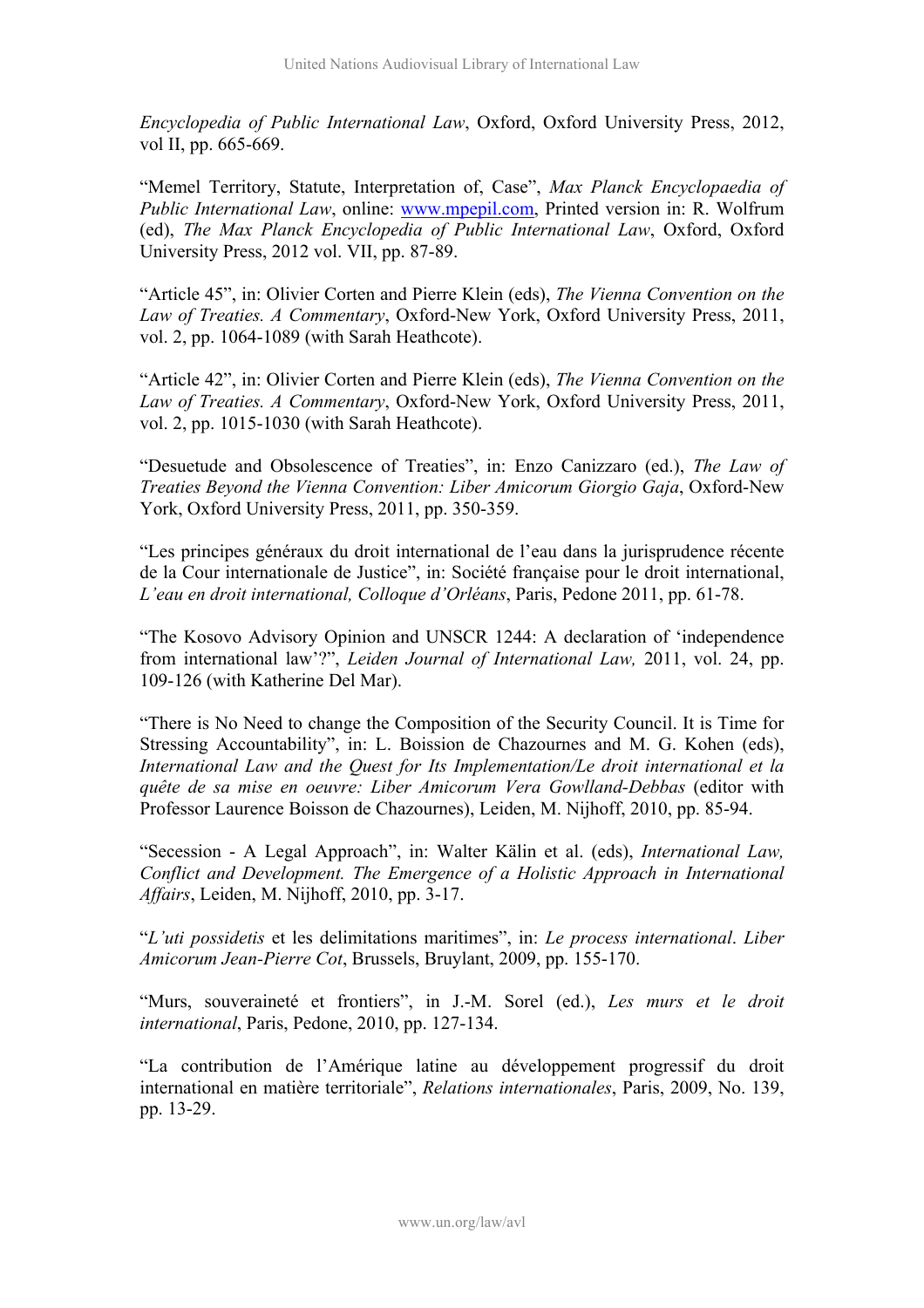Report of the CCAMLR Performance Review Panel (CCAMLR-XXVII/8) (editor and co-author), Hobart, Conservation of the Antarctic Marine Living Resources (CCAMLR), 1 September 2008, XVII+166p. Available at: http://www.ccamlr.org/pu/E/00-Prfrm-Review-for-public-webpage.pdf

Aspects of the Law of State Succession, Final Report (co-rapporteur with Wladyslaw Czaplinski), in : International Law Association, *Report of the Seventy-Third Conference, Rio de Janeiro,* 2008, pp. 251-363.

"La création de l'Etat d'Israël à la lumière du droit international", in: I. Buffard, J. Crawford, A. Pellet and S. Wittich (eds), *International Law between Universalism and Fragmentation. Festschrift in Honour of Gerhard Hafner*, Leiden, M. Nijhoff, 2008, pp. 441-454.

"Le Kosovo: un test pour la communauté internationale", in: V. Chetail (ed.), *Conflits, sécurité et coopération. Liber Amicorum Victor-Yves Ghebali*, Brussels, Bruylant, 2007, pp. 367-382.

"Sur quelques vicissitudes du droit des peuples à disposer d'eux-mêmes", in: N. Angelet, O. Corten and P. Klein (eds), *Droit du pouvoir, pouvoir du droit, Mélanges offerts à Jean Salmon*, Brussels, Bruylant, 2007, pp. 961-982.

"The Decision on the Delimitation of the Eritrea/Ethiopia Boundary of 13 April 2002: A Singular Approach to International Law Applicable to Territorial Disputes", in: Marcelo G. Kohen (ed.), *Promoting Justice, Human Rights and Conflict Resolution through International Law. Liber Amicorum Lucius Caflisch*, Leiden, M. Nijhoff, 2007, pp. 767-779.

"Article 45", in: O. Corten and P. Klein (eds), L*es Conventions de Vienne sur le droit des traites. Commentaire article par article*, Brussels, Bruylant, 2006, pp. 1667-1702.

"L'autodétermination et l'avis consultatif sur le « mur »", in: P.-M. Dupuy, B. Fassbender, M. Shaw and K.-P Sommermann (eds), *Common Values in International Law, Festschrift Christian Tomuschat*, Kehl, Engel, 2006, pp. 961-971.

"Article 42", in: O. Corten et P. Klein (eds), *Les Conventions de Vienne sur le droit des traites. Commentaire article par article*, Brussels, Bruylant, 2006, pp. 1593-1614.

"Commentaire (sur 'Le rôle de la pratique dans le droit coutumier')", in: R. Huesa Vinaixa and K. Wellens (eds), *L'influence des sources sur l'unité et la fragmentation du droit international*, Brussels, Bruylant, 2006, pp. 103-107.

"The Distinction between State Immunity and Diplomatic Immunity", in: G. Hafner, M. Kohen and S. Breau (eds), *State Practice Regarding State Immunities*, Leiden, M. Nijhoff and Council of Europe, 2006, pp. 48-58.

"The notion of State", in: G. Hafner, M. Kohen and S. Breau (eds), *State Practice Regarding State Immunities, Leiden*, M. Nijhoff and Council of Europe, 2006, pp. 2- 20.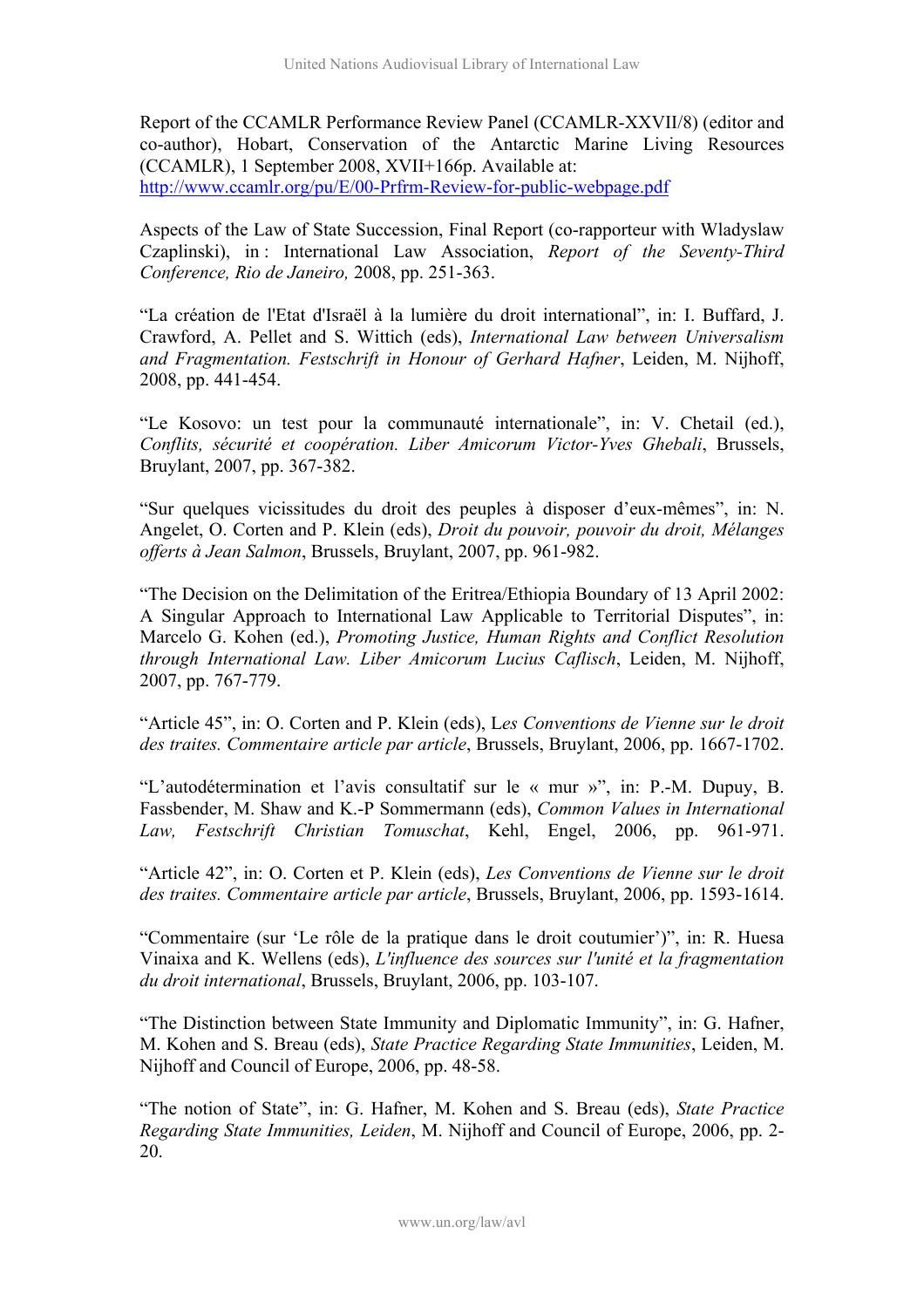"Article 39", in: A. Zimmermann, Ch. Tomuschat and K. Oellers-Frham (eds), *The Statute of the International Court of Justice. A Commentary*, Oxford, Oxford University Press, 2006, pp. 837-848.

"Introduction", in: M. Kohen (ed.), *Secession. International Law Perspectives*, Cambridge, Cambridge University Press, 2006, pp. 1-20.

"Treaty Law. There is no need for special regimes", in: A. Zimmermann & R. Hofmann (eds), *Unity and Diversity in International Law*, Berlin, Duncker & Humblot, 2006, pp. 241-246.

"L'avis consultatif définit le cadre juridique du conflit israélo-palestinien", in: *Réunion internationale des Nations Unies sur la question de Palestine*, Nations Unies, New York, 2005, pp. 73-76.

"La longue marche vers la reconnaissance territoriale de l'autre", in W. Ossipow (ed.), *Israël et l'Autre*, Genève, Labor et Fides, 2006, pp. 13-74.

"Terrorismo, Estado y Derecho Internacional", in C. Molina (ed.), *El Estado: Reflexiones acerca de sus retos en el Siglo XXI*, Bogota, Ed. Universidad del Rosario, 2005, pp. 313-334.

"Article 2, paragraphe 1", in Jean-Pierre Cot and Alain Pellet (eds), *La Charte des Nations Unies, Commentaire article par article*, 3rd edition, Paris, Economica, 2005, pp. 399-416.

"L'interdiction du recours à la force dans les relations internationales: entre pratique et utopie", in: *Le devenir du droit international*, Rabat, Publications de la REMALD, coll. 'Thèmes actuels', n° 48, 2004, pp. 111-118.

"La relation titres/effectivités dans le contentieux territorial à la lumière de la jurisprudence récente", *Revue générale de droit international public*, 2004, t. 108/3, pp. 561-596.

"Is the Legal Argument for Self-defence against Terrorism Correct?" in: W.P. Heere (ed.), *From Goverment to Governance. The Growing Impact of Non-State Actors on the International and European Legal System*, The Hague, Asser Press, 2004, pp. 288-294.

"Recours à la force et valeurs universelles", in: *Società Italiana di Diritto Internazionale, Ordine internazionale e valori etici*, Naples, Ed. Scientifica, 2004, pp. 27-41, and also: B. Delcourt, D. Duez and E. Remacle (eds), *La guerre d'Irak. Prélude d'un nouvel ordre international?*, Bruxelles, P.I.E.-Peter Lang, 2004, pp. 63- 76.

"L'administration actuelle de l'Irak: vers une nouvelle forme de protectorat?", in: K. Bannelier, Th. Christakis, O. Corten and P. Klein (eds), *L'intervention en Irak et le droit international*, Paris, Pedone, CEDIN Paris I, Cahiers internationaux N° 19, 2004, pp. 299-315.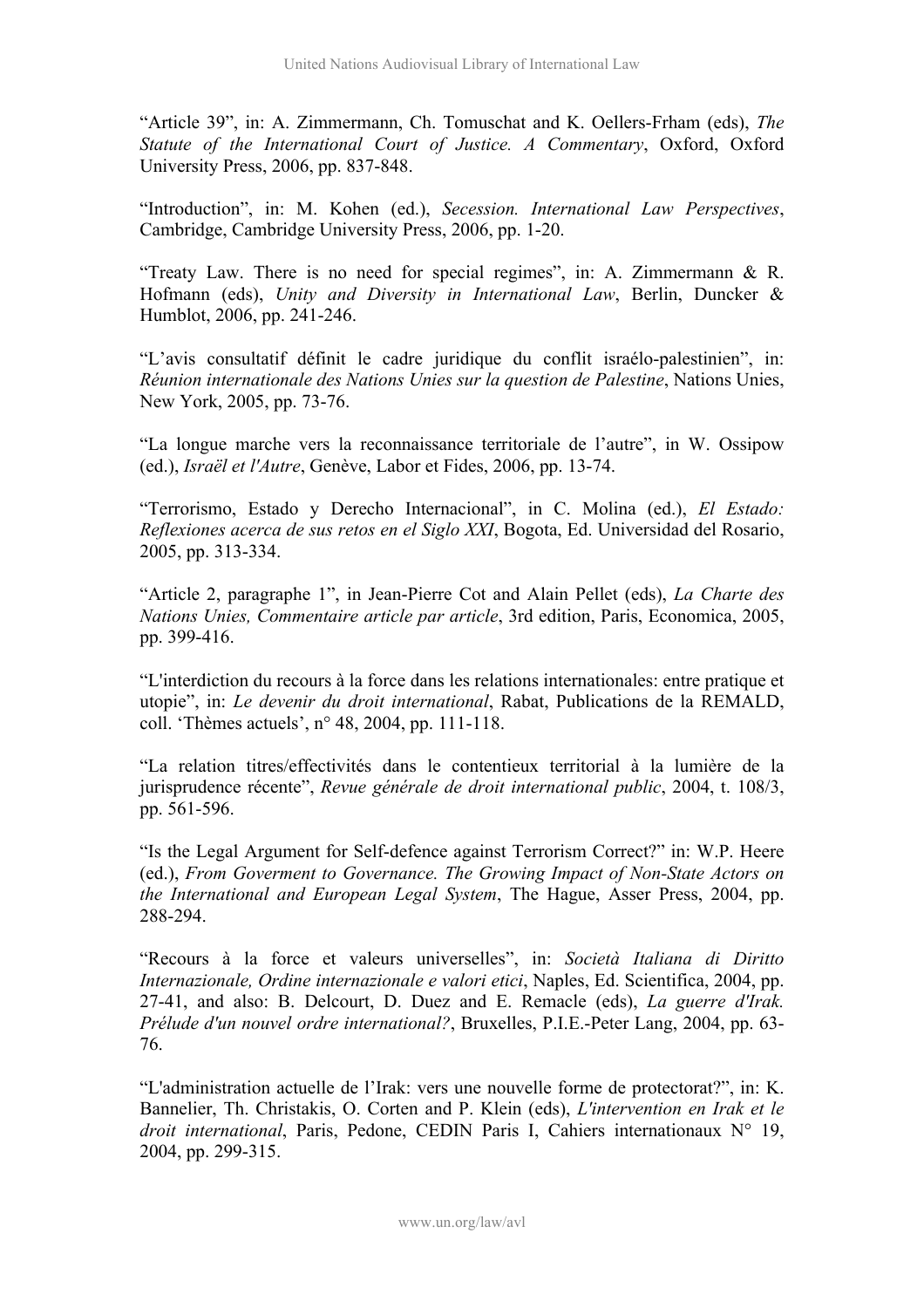"La pratique et la théorie des sources du droit international", in: Société française pour le droit international, *La pratique et le droit international*, colloque de Genève, Paris, Pedone, 2004, pp. 81-111.

"Création d'Etats en droit international contemporain", *Cours euro-méditerranéens Bancaja de droit international*, vol. VI, 2002, pp. 546-635.

"The Use of Force by the United States after the End of the Cold War and Its Impact on International Law", in: Michel Byers and Georg Nolte (eds), *United States Hegemony and the Foundations of International Law*, Cambridge, Cambridge University Press, 2003, pp. 197-231.

"Is the US Practice of Using Force Changing International Law?", *World Editorial & International Law*, 2003, vol. II, n° 1, pp. 8-10.

"La libre determinación de los pueblos y su relación con el territorio", in: Z. Drnas de Clement and M. Lerner (eds), *Estudios de Derecho Internacional en homenaje al Profesor Ernesto J. Rey Caro*, Cordoba (Argentina), Lerner, 2002, pp. 859-872.

"Les controverses sur la question du 'terrorisme d'Etat'", in: K. Bannelier et al. (eds), *Le droit international face au terrorisme*. Paris, Pedone, CEDIN Paris I, Cahiers internationaux N° 17, 2002, pp. 83-93.

"El individuo y los conflictos territoriales", in: O.E.A., Comité Jurídico Interamericano, *Curso de Derecho Internacional*, 2001, vol. XXVIII, pp. 425-460.

"Europe and the Standardization of the Law: Past and Present", in: Henryk Kierzkowski (ed.), *Europe and Globalization*, Londres, Palgrave, 2002, pp. 87-103.

"Les questions territoriales dans l'arrêt de la C.I.J. du 16 mars 2001 en l'affaire Qatar c. Bahreïn", *Revue générale de droit international public*, 2002, t. 106, pp. 295-328.

"La contribución de América Latina al desarrollo progresivo del derecho internacional en materia territorial", *Anuario de Derecho Internacional*, 2001, vol. XVII, pp. 57-77.

"International Law is the Most Appropriate Moral Answer to Territorial Conflicts", in: *Geopolitics*, London, 2001, Vol. 6 N° 2, pp. 173-177.

"L'arme de la civilisation, c'est le droit". *Bulletin du Centre d'Information des Nations Unies*, Paris, 2001, N° 45, pp. 30-31.

"L'influence du temps sur les règlements territoriaux", Société française pour le droit international, *Le droit international et le temps*. Colloque de Paris 2000. Paris, Pedone, 2001, pp. 129-157.

"*Uti possidetis*, prescription et pratique subséquente à un traité dans l'affaire de l'île de Kasikili/Sedudu devant la Cour internationale de Justice", *German Yearbook of International Law*, vol. 43, 2000, pp. 162- 186.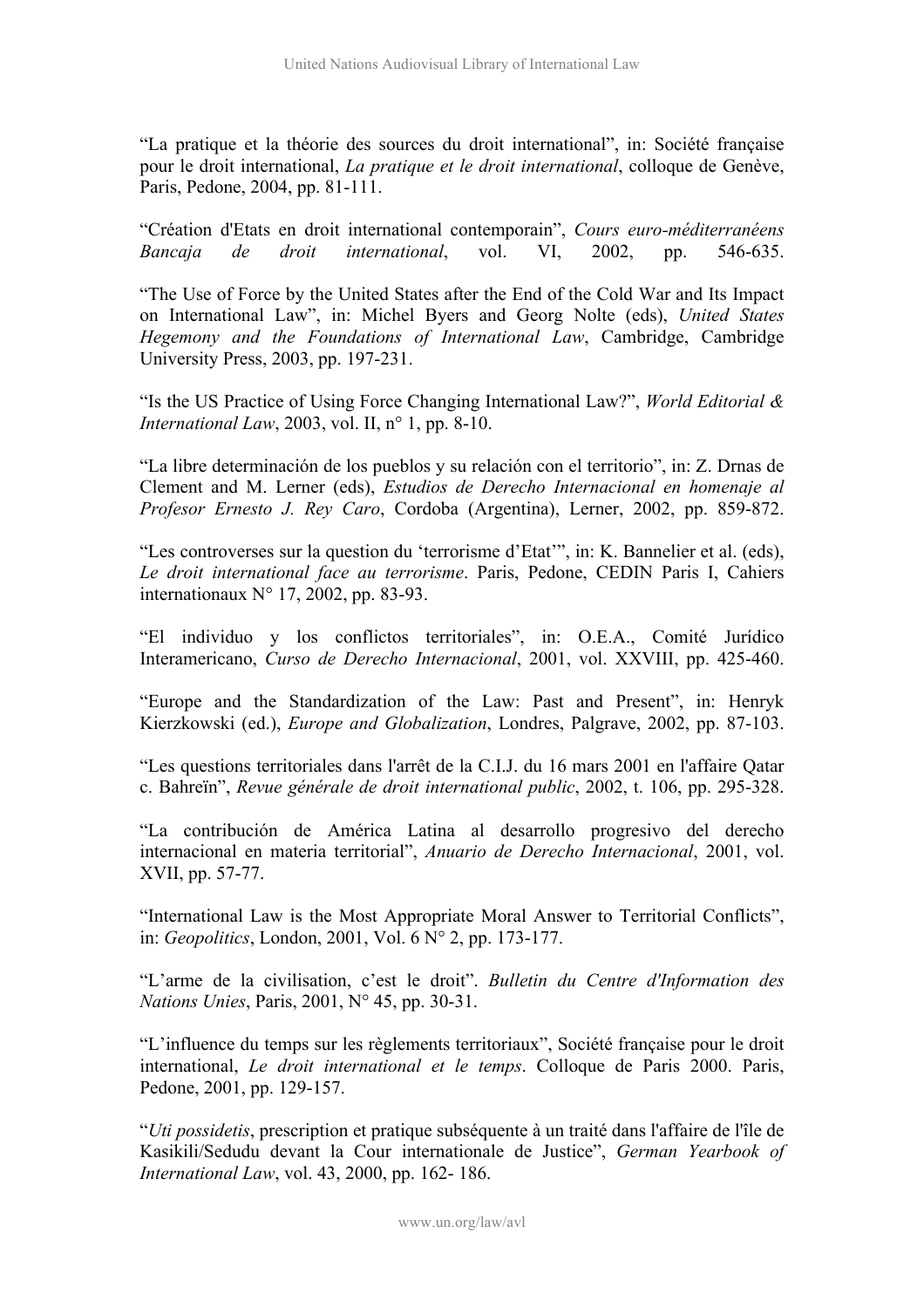"Internationalisme et mondialisation" in Charles-Albert Morand (ed.), *La mondialisation et le droit*, Brussels, Bruylant, 2001, pp. 107-130.

"Manifeste pour le droit international du XXe siècle", in: L. Boisson de Chazournes and V. Gowlland (eds), *The International Legal System in Quest of Equity and Universality. Liber Amicorum Georges Abi-Saab*, The Hague, Kluwer, 2001, pp. 123- 152.

"La codification du droit des traités: quelques éléments pour un bilan global", *Revue générale de droit international public*, 2000, t. 106 n° 3, pp. 577-613.

"Is the Notion of Territorial Sovereignty Obsolete?", in: M. A. Pratt and J. A. Brown (eds), *Borderlands under Stress*, Dordrecht, Kluwer, 2000, pp. 35-47.

"Le droit des traités: questions restées ouvertes après la codification", in: United Nations, *La Commission du droit international cinquante ans après: bilan d'activités. Actes du Séminaire organisé pour commémorer la cinquantième anniversaire de la Commission du droit international, 21-22 avril 1998*, New York, United Nations, 2000, pp. 74-89.

"L'emploi de la force et la crise du Kosovo: vers un nouveau désordre juridique international", *Revue belge de droit international*, 1991/1, pp. 122-148, and also in: Charles-A. Morand (ed.), *La crise des Balkans de 1999. Les dimensions historiques, politiques et juridiques du conflit du Kosovo.* Brussels, Bruylant, Paris, L.G.D.J., 2000, 129-166.

"Le raisonnable en droit international public. A propos du livre d'Olivier Corten L'utilisation du 'raisonnable' par le juge international. Discours juridique, raisons et contradictions", *Annuaire africain de droit international*, 1998, vol. 6, pp. 373-381.

"Le problème des frontières en cas de dissolution et séparation d'Etats: quelles alternatives?", in: O. Corten, B. Delcourt, P. Klein, and N. Levrat, Nicolas (eds), *Démembrements d'Etats et délimitations territoriales: L'uti possidetis en question(s)*, Brussels, Bruylant, 1999, pp. 365-401 and: *Revue belge de droit international*, 1998/1, pp. 129-160.

"The Notion of State Survival in International Law", in: L. Boisson de Chazournes and Ph. Sands (eds), *International Law, the International Court of Justice and Nuclear Weapons,* Cambridge, University Press, 1999, pp. 293-314.

"El futuro de la Corte Internacional de Justicia a la luz de la práctica reciente", *Revista Jurídica de Buenos Aires*, 1998, vol. I-II, pp. 133-159.

"Règlement territorial et maintien de la paix", in: Ph. Weckel (ed.), *Le juge international et l'aménagement de l'espace: la spécificité du contentieux territorial*. Paris, Pedone, 1998, pp. 203-224.

"La frontière et la recomposition de l'espace en ex-Yougoslavie", in: Institut du droit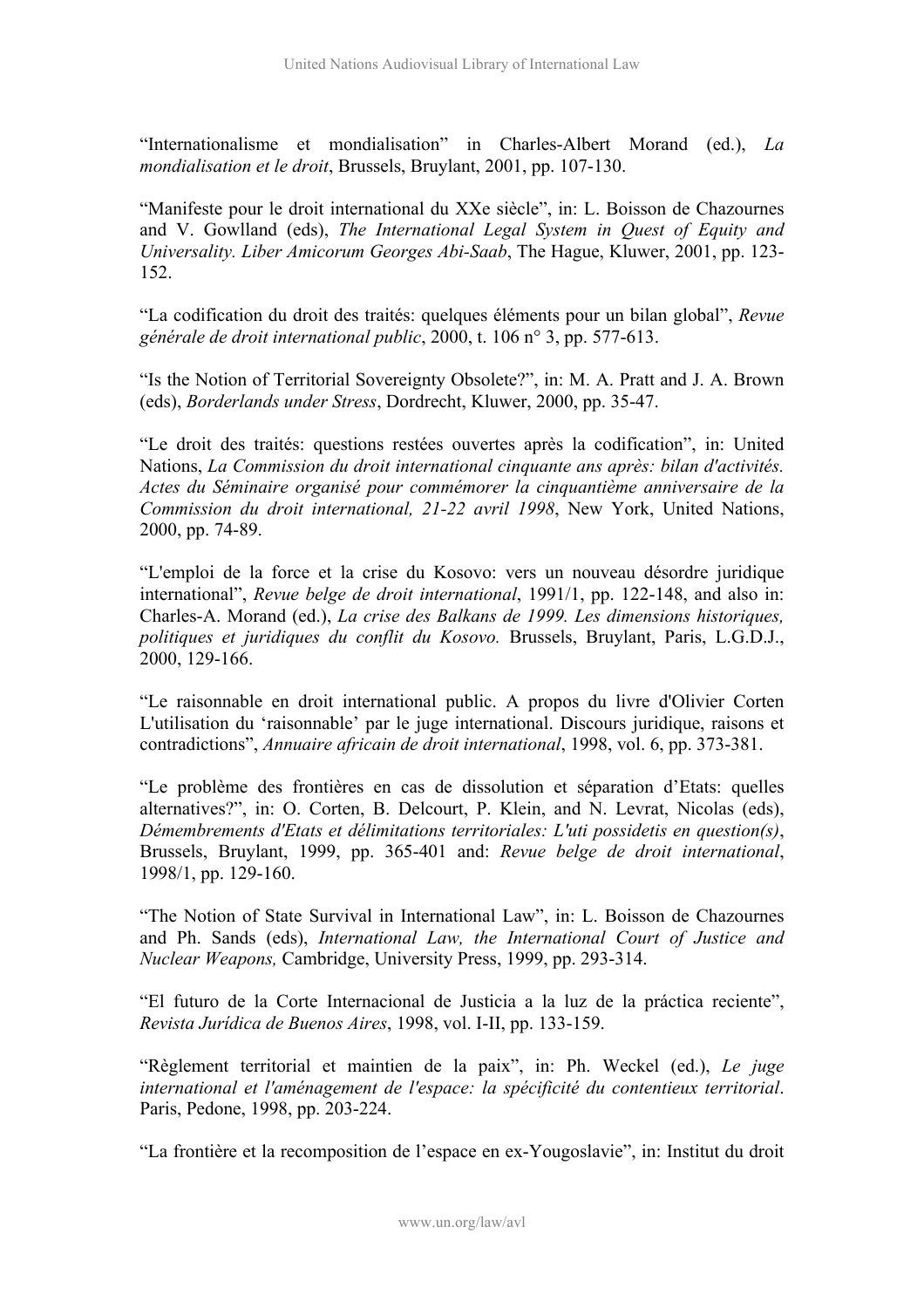de la paix et du développement, *Frontières en Méditerranée. Hommage au Doyen Maurice Torrelli*, Nice, IDPD, 1998, pp. 61-83.

"L'avis consultatif de la C.I.J. sur la Licéité de la menace ou de l'emploi d'armes nucléaires et la fonction judiciaire", *European Journal of International Law*, 1997, vol. 8, pp. 336-362.

"Le règlement des différends territoriaux à la lumière de l'arrêt de la C.I.J. dans l'affaire Libye/Tchad", *Revue générale de droit international public*, 1995, T. 100 N° 2, pp. 301-334.

"La fecha crítica y la cuestión de las Islas Malvinas", *Revista Española de Derecho Internacional*, 1994, Vol. XLVI N° 1, pp. 7-37.

"L'uti possidetis revisité: L'arrêt du 11 septembre 1992 dans l'affaire El Salvador / Honduras", *Revue générale de droit international public*, 1993, T. 97 N° 4, pp. 939- 973.

"The 'Laguna del Desierto' Case between Argentina and Chile", *Boundary and Security Bulletin*, University of Durham, International Boundaries Research Unit, 1993,Vol. 1 N° 1, pp. 70-73.

"La requête à fin d'intervention du Nicaragua dans l'affaire du Différend frontalier terrestre, insulaire et maritime (El Salvador/Honduras). L'ordonnance de la Cour du 28 février 1990 et l'arrêt de la Chambre du 13 septembre 1990", *Annuaire français de droit international*, 1990, Vol. XXXVI, pp. 341-367.

"The Universal Declaration of Human Rights and Latin America", *The Review of the International Commission of Jurists*, Genève, 1988, No.41, pp.44-47.

"La alternativa jurisdiccional en la disputa sobre las Islas Malvinas", *Rivista di Studi Politici Internazionali*, Florence, 1988, No.219, pp.395-424.

"La declaración británica de una zona de pesca alrededor de Malvinas", *Revista Jurídica Argentina "La Ley"*, Buenos Aires, Vol.1987-A, pp. 940-948 and *Revista Española de Derecho Internacional*, Madrid, 1987-2, Vol.XXXIX, pp.487-498.

"Alternativas para la solución del conflicto por las Islas Malvinas", *Revista de Estudios Internacionales*, Madrid, 1986, Vol.VII No.4, pp.1145-1163.

"La jurisprudencia reciente sobre delimitación de espacios marítimos y el Tratado de Paz y Amistad entre la Argentina y Chile", *Revista Jurídica Argentina "La Ley"*, Buenos Aires, Vol. 1987-A, pp.818-826.

"Veinticinco años de la Declaración sobre Descolonización", *Revista Jurídica Argentina "La Ley"*, Buenos Aires, Vol. 1985-E, pp. 637-646.

"La resolución 39/6 de la Asamblea General de las Naciones Unidas sobre la cuestión de las Islas Malvinas", *Revista Jurídica Argentina "La Ley"*, Buenos Aires, Vol.1985- C, pp. 804-809.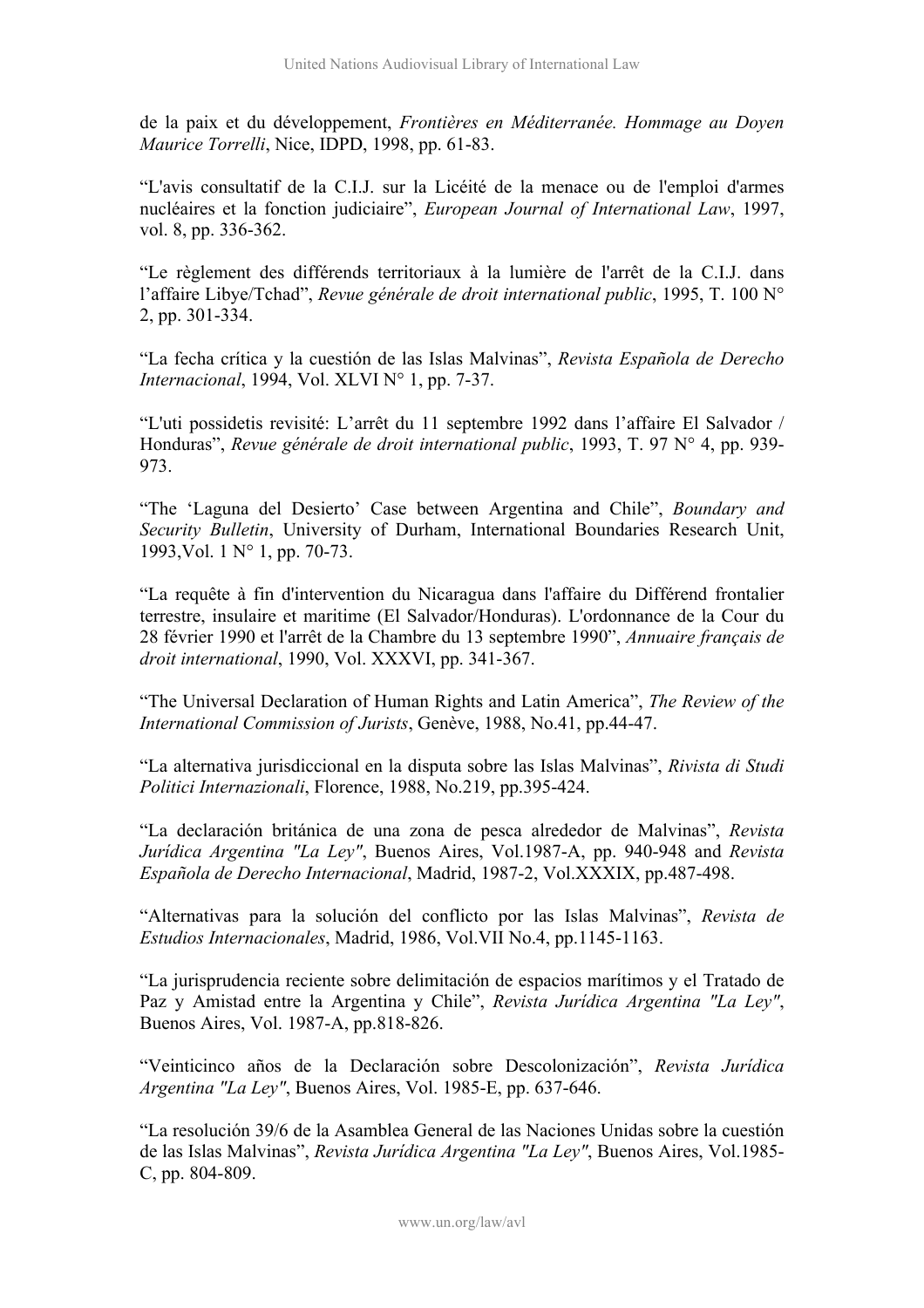"El carácter jurídico de las resoluciones de la Asamblea General de las Naciones Unidas en materia de descolonización", *Revista Jurídica "Zeus"*, Rosario, 1985, Vol.37, pp. 3-11.

# **Reports**

*Institut de droit international*, 14th Commission, State Succession in Matters of State Responsibility, Provisional Report, 2013, 95pp. Available at: http://www.idiiil.org/idiE/annuaireE/2013/IDI\_14\_Kohen.pdf Final Report, 2015, 104pp. Available at: http://www.justitiaetpace.org/idiE/annuaireE/2015/IDI\_14\_2015-06-30.pdf

International Law Association, Final Report on Aspects of the Law of State Succession, 2008, 72p. (Co-rapporteur avec Wladyslaw Czaplinski). Available at: http://www.ila-hq.org/en/committees/index.cfm/cid/11

Commission for the Conservation of Antarctic Marine Living Resources (CCAMLR) Performance Review Panel Report, 2008, 166p. (ed. and co-author). Available at: http://www.ccamlr.org/en/ccamlr-xxvii/08

## *Book reviews*

The African Charter on Human and Peoples' Rights. A Comprehensive Agenda for Human Dignity and Sustainable Democracy in Africa, by Fatsah Ouguergouz, in: *Revista Española de Derecho Internacional*, 2005, vol. LVII, pp. 558-559.

Determining Boundaries in a Conflicted World: The Rule of Uti Possidetis, by Suzanne N. Lalonde, in: *American Journal of International Law*, 2004, vol. 98, pp. 379-383.

Staatennachfolge in völkerrechtliche Verträge. Zugleich ein Beitrag zu den Möglichkeiten und Grenzen völkerrechtlicher Kodifikation, by Andreas Zimmermann, *Revue générale de droit international public*, t. 105, 2001, pp. 265- 266.

"Revue des revues", *Annuaire français de droit international* (in charge of summaries of Spanish, Portuguese and Inter-American periodical publications), 1989-2002.

## **Other information**

Lectures at the United Nations Audiovisual Library of International Law on The relationship between titles and *effectivités* in territorial disputes (in French), *Uti possidetis* and maritime delimitations (in English), and The role of State practice in the formation of international law (in Spanish). Available at: http://www.un.org/law/avl/